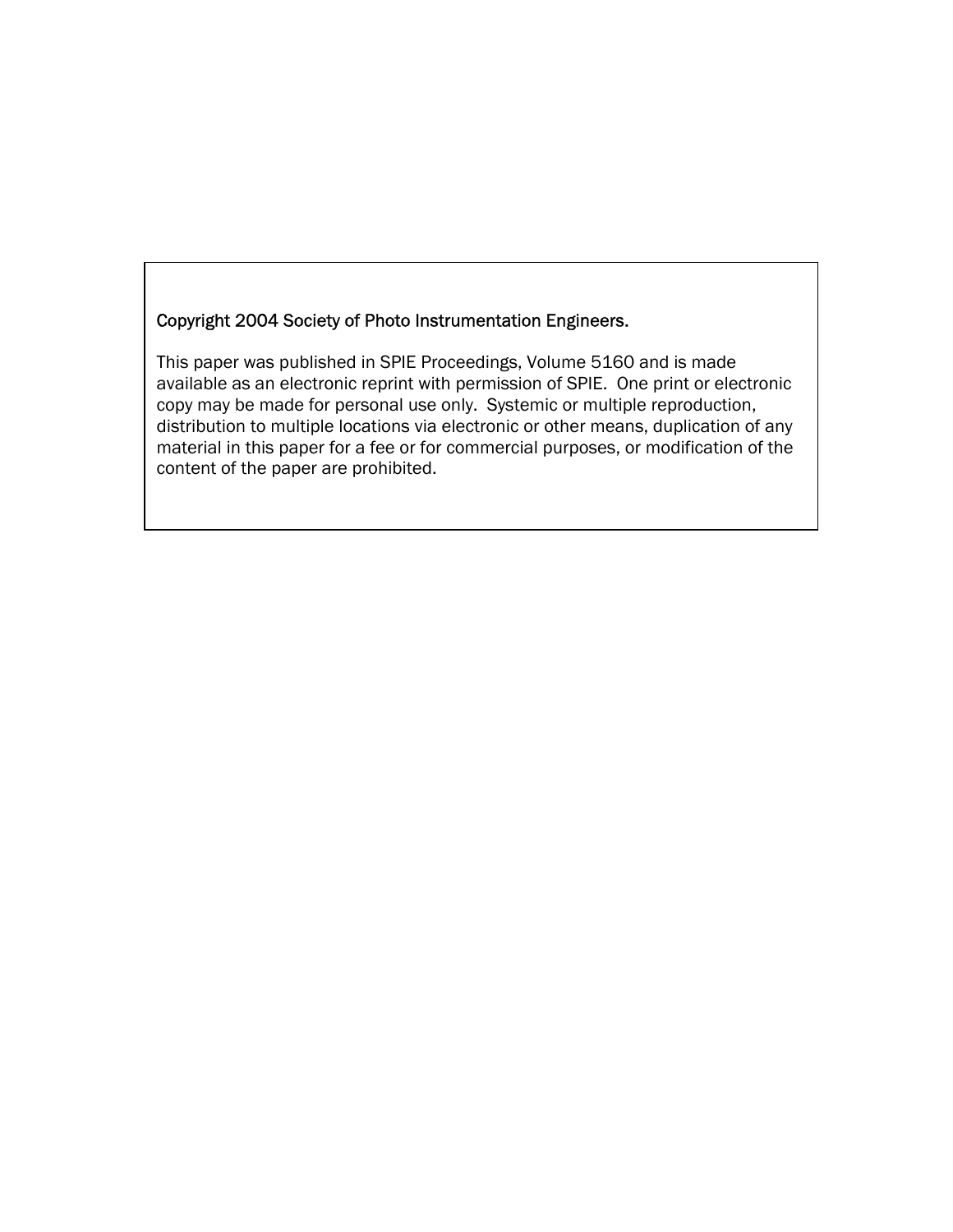# **Liquid crystal spatial light modulator for multispot beam steering**

Jay Stockley<sup>\*a</sup>, Steve Serati<sup>a</sup>, Xiaodong Xun<sup>b</sup> and Robert W. Cohn<sup>b</sup>,<br><sup>a</sup>Roulder Noplineer Systems, Inc. 450 Courtney Wey Unit 107 Lefeyatte, Color Boulder Nonlinear Systems, Inc. 450 Courtney Way Unit 107 Lafayette, Colorado 80026 <sup>b</sup>ElectroOptics Research Institute, University of Louisville, Louisville, Kentucky 40292

## **ABSTRACT**

The advantages of laser communications including high bandwidth, resistance to jamming and secure links have made it a key technology for current and future C4ISR capabilities. Laser Communications between space/air/ground/sea-based assets may require multiple links. One advantage of this redundancy is that the signal is more likely to reach the intended receiver even if the environmental conditions are poor for laser transmission. In addition, multiple links provide simultaneous receipt of information to various assets engaged in activities that may need to be coordinated. That is, multibeam laser communication mimics the "broadcast" advantage of RF communications but with less likelihood of jamming or intercept. Liquid Crystal spatial light modulators are a versatile optical head that can be used for multispot beam steering applications. One advantage of the liquid crystal approach to multibeam laser communication is that the device is a modulator in addition to a mirror, so that one could conceivably send different signal amplitudes to different locations simultaneously. This paper discusses recent improvements to a 512x512 spatial light modulator that is specifically implemented as a multispot beamsteerer. This will include characterization of the device, analysis of its performance, and what improvements should be incorporated into the next generation device.

Keywords: Liquid Crystal Spatial Light Modulator Multispot Beam Steering

#### **1.0 INTRODUCTION**

The large bandwidth made possible by free space optical communications allows for the potential of sending or receiving images. Moreover, since it is a line of sight technology, the communication is more secure than broadcasted radio waves. However, because it operates on line of sight, there are also disadvantages, for example it can be obstructed and it also tends to have a limited number of recipients. By using multiple laser spots emanating from a single transmitter, one can overcome some of the disadvantages of line of sight operation. Using multiple spots one can assure that there is enough redundancy in the transmitted signal to overcome obstacles in the transmit path. Further, multiple spots allow for the possibility of recipients at different locations obtaining the same information. This then provides broadcast coverage with less risk of interception. If the multispot generator is also a modulator, then recipients at different locations could receive different messages simultaneously. One such means to obtain multiple independent spots is by using a liquid crystal spatial light modulator (SLM) to steer the beams<sup>1</sup>.

Liquid crystal based SLMs offer several advantages including large modulation depth, no moving parts, low power dissipation, potential for large aperture operation, and low cost. In order to modulate the phase of incident light, a nematic liquid crystal modulator is aligned in a planar conformation. Here the liquid crystal director (i.e. long axis of the molecules) is oriented parallel to the polarization of the incident light. Upon application of a voltage, the molecules tilt in a direction parallel with the direction of propagation of the optical field. This causes the incident light to encounter a reduced refractive index. The change in refractive index translates directly to a change in the optical path, and consequently a phase shift for the incident light. If enough voltage is applied, the variation in refractive index ranges from the extraordinary index (for no applied voltage) to the ordinary index (maximum tilt of the molecules). A typical change in the refractive index for maximum applied voltage is 0.2.

The SLMs considered here use very large scale integration (VLSI) to address an array of liquid crystal modulators. The VLSI addressing allows for true multiplexing to achieve individually addressable pixels across the entire optical aperture. This flexibility results in a randomly addressable phase mask that can act as an optical phased array with the potential for phase correction. The optical head and mount board for the liquid crystal on silicon (VLSI-addressed) beam steering device offered by BNS is shown in Figure 1. The optical head consists of a layer of liquid crystal sandwiched

 $\overline{a}$ 

<span id="page-1-0"></span><sup>∗</sup> jstockley@bnonlinear.com; phone (303) 604-0077; fax (303) 604-0066; www.bnonlinear.com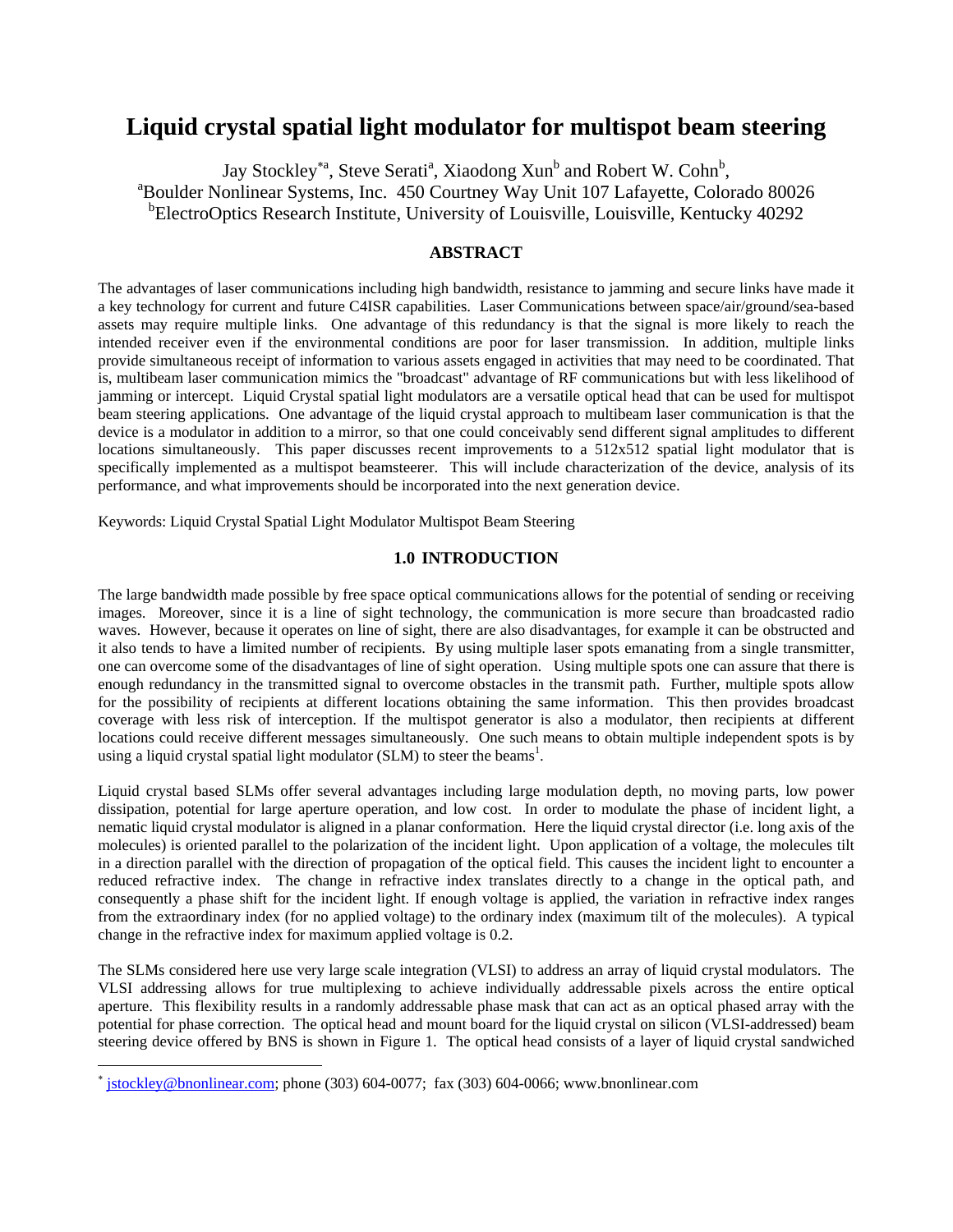between a cover glass and a VLSI backplane in a PGA (pin grid array) package. For the research reported here, variations of the VLSI backplane pixel configurations include a 128x128, a 256x256 and a 512x512 pixel modulator. For the multispot beam steering communications application considered here, the more pixels, the better the signal to noise ratio. This is an artifact of the encoding used to obtain independent multiple beams.



*Figure 1. Schematic of an optical head for a liquid crystal on silicon spatial light modulator*.

The generation of multiple steered beams as a result of an arbitrary diffraction pattern in the far field can be accomplished with a complex amplitude phase mask. However, SLMs do not provide arbitrary access to the complex plane without resulting to a potentially expensive multiple modulator system. In practical terms the diffraction pattern must be generated using values readily available from the modulator. Producing a diffraction pattern subject to modulator constraints is called encoding.

Pseudorandom encoding (PRE) is a statistically based encoding method introduced in 1994 by Cohn and Liang<sup>2</sup>. For PRE a desired complex value,  $a_c$ , is related to the actual modulator value,  $a$ , according to

 $a_c = \int a_p(a) da$ ,

where  $p(a)$  is the probability density function of **a**. Once an appropriate density function has been determined, the desired complex value **ac** is encoded by drawing a single value of **a** from a random distribution having the density function p(**a**).

This pseudorandom encoding process is applied to each pixel in sequence to encode the desired spatially varying complex modulation. The resulting diffraction pattern approximates the desired diffraction pattern in an average sense. The expected intensity consists of two terms. The first term is the desired diffraction pattern. The second term corresponds to the average level of background noise that is generated as a result of the randomness of the modulation. By spreading the energy over the entire diffraction plane, the peak noise can be low. High signal to noise ratios can be achieved for signals that have moderate diffraction efficiency and moderate bandwidth.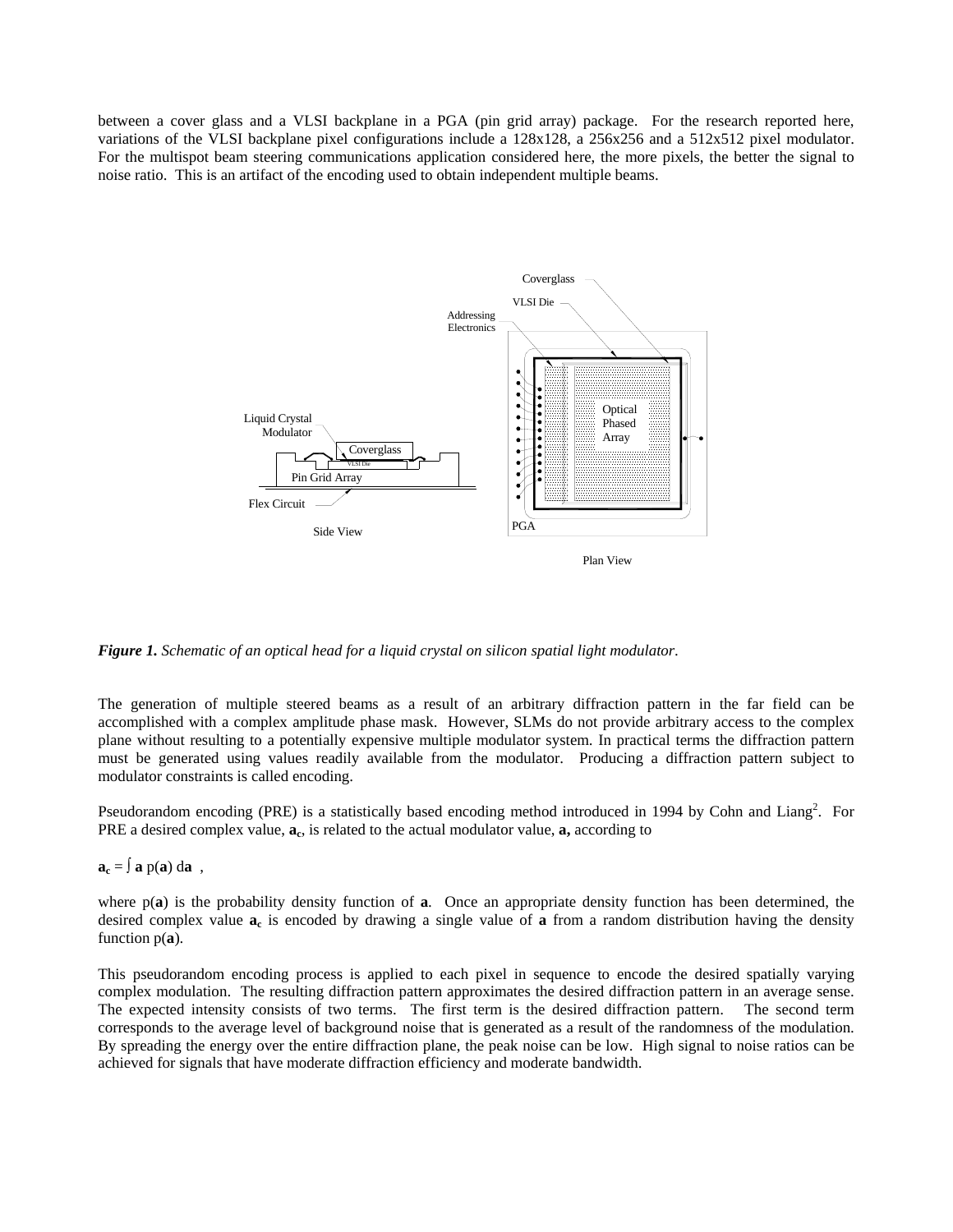The versatility of multispot beam steering using a liquid crystal spatial light modulator has been made evident by demonstrating the following system capabilities<sup>3</sup>:

arbitrary scanning sidelobe reduction pattern translation continuous scanning replicated parallel scans variable resolution scanning time-averaged scanning broad area illumination, and, more recently, tracking<sup>4</sup>.

The remainder of this paper discusses improvements to a 512x512 spatial light modulator that is specifically implemented as a multispot beamsteerer. Section 2 discusses the addition of a dielectric mirror to the VLSI backplane. Section 3 includes characterization of the device, and a comparison to a device without a dielectric mirror on the backplane. Section 4 concludes the paper with a brief discussion of the results presented here and improvements that will be incorporated into the liquid crystal spatial light modulator beam steering technology.

## **2.0 SPATIAL LIGHT MODULATOR BACK PLANE IMPROVEMENT**

One approach for improving the optical performance of a liquid crystal SLM basically involves deposition of a dielectric mirror onto the backplane prior to gapping and filling the SLM. The idea is that the mirror deposition over a polished surface would improve optical flatness and enhance the diffraction efficiency. A 512x512 backplane with a special 2 micron thick passivation layer was back-polished approximately 1 micron. This has been tried both by hand and on a mechanical polisher. The manual polishing appears to provide a more aesthetic polish, while the mechanical polishing is more repeatable. Next a dielectric stack of alternating high index and low index quarter-wave layers was deposited onto the backplane. A cross section of this modulator is shown schematically in Figure 2.



*Figure 2. Modulator cross section showing a liquid crystal SLM with a backplane that has a deposited dielectric stack.*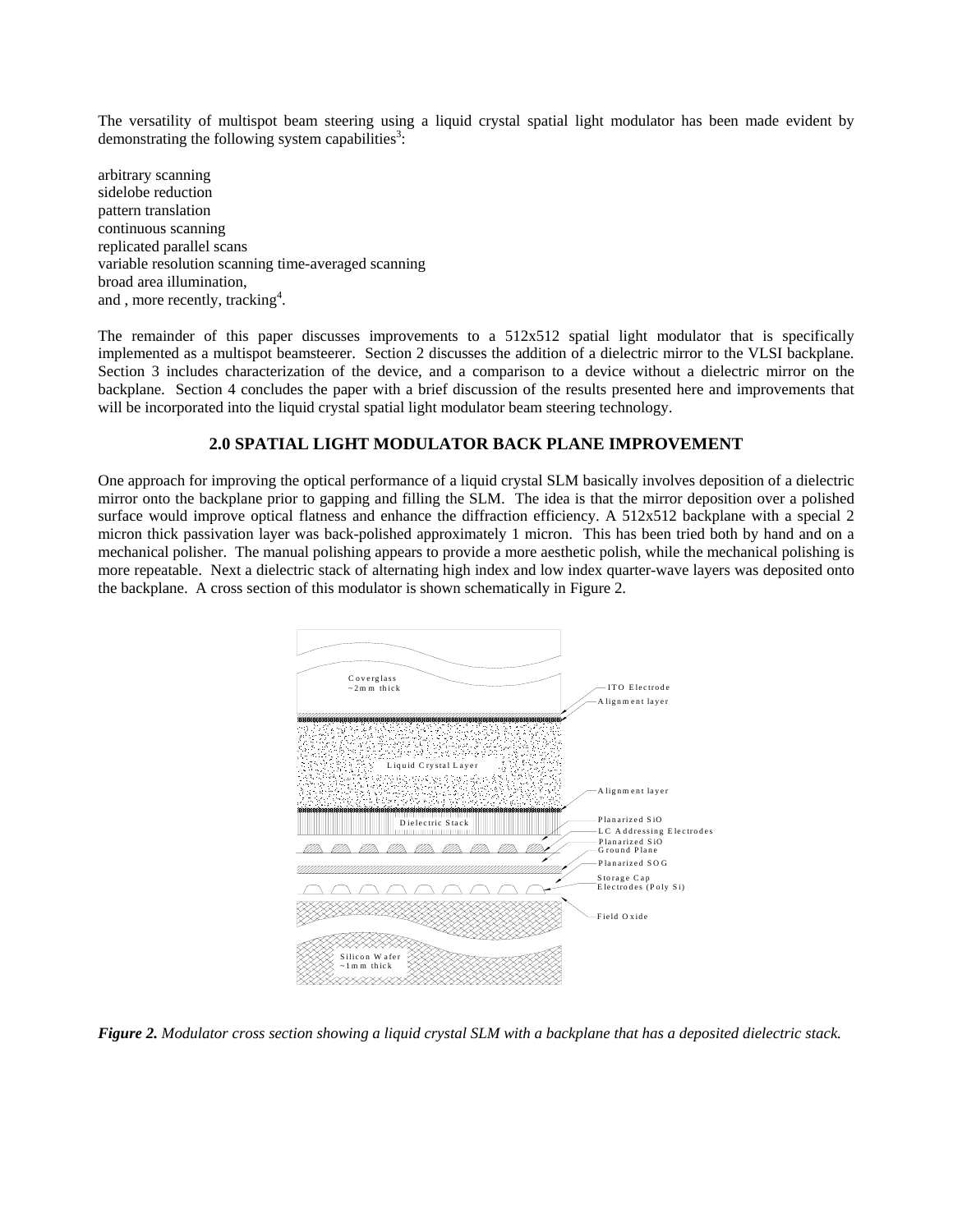There are some technical issues with depositing a dielectric stack onto an SLM backplane. First, adding the layers to the backplane increases the voltage requirement. This is because the liquid crystal is switched by the electric field across it, and when a significant portion of the electric field is dropped across the dielectric stack, the overall voltage needed to achieve switching increases. One method to increase the voltage level available to switch the liquid crystal is to also address the cover glass with a signal that is of the same amplitude and frequency but 180 degrees out of phase (electrically). This results in a potential of up to twice the maximum addressable backplane voltage.

The mirror design is a 9 layer stack designed for 532 nm. This stack consists of 5 high index (TiO2) quarter-wave layers each approximately 665 Angstroms thick, 4 low index (SiO2) quarter-wave layers each approximately 875 Angstroms thick. The approximate total thickness is 6,825 Angstroms and the approximate reflectivity at 532 nm is 84%.

A spectrometer scan of the reflection from the dielectric stack is shown in Figure 3.



*Figure 3. Scan of dielectric stack. Note the reflection is normalized to 0.9 so the 93.134% reflectivity at 532 nm is actually 84% of the incident light.* 

## **3.0 SPATIAL LIGHT MODULATOR CHARACTERIZATION**

The SLM with the dielectric stack was gapped to a cover glass using 4 micron spacers and filled with BL087 a commercial nematic liquid crystal available from E.M Industries, Hawthorne New York. The device was first tested for adequate modulation depth using the imaging set-up illustrated in Figure 4. Linearly polarized laser light is routed through a polarizing beam cube and rotated to be 45 degrees with respect to the liquid crystal optical axis by a half-wave plate. The rotated light is then set such that the SLM will provide an amplitude response that correlates to the retardation of the liquid crystal layer which will provide information on whether the device has an adequate modulation depth.

Figure 5. is an image of the optical response of the spatial light modulator in amplitude mode. A voltage wedge was written to the device and the response should be a corresponding wedge of alternating light and dark bands. Here we see that the response has a curve or skew at the bottom of the device. This is due to the addressing signal. By using cover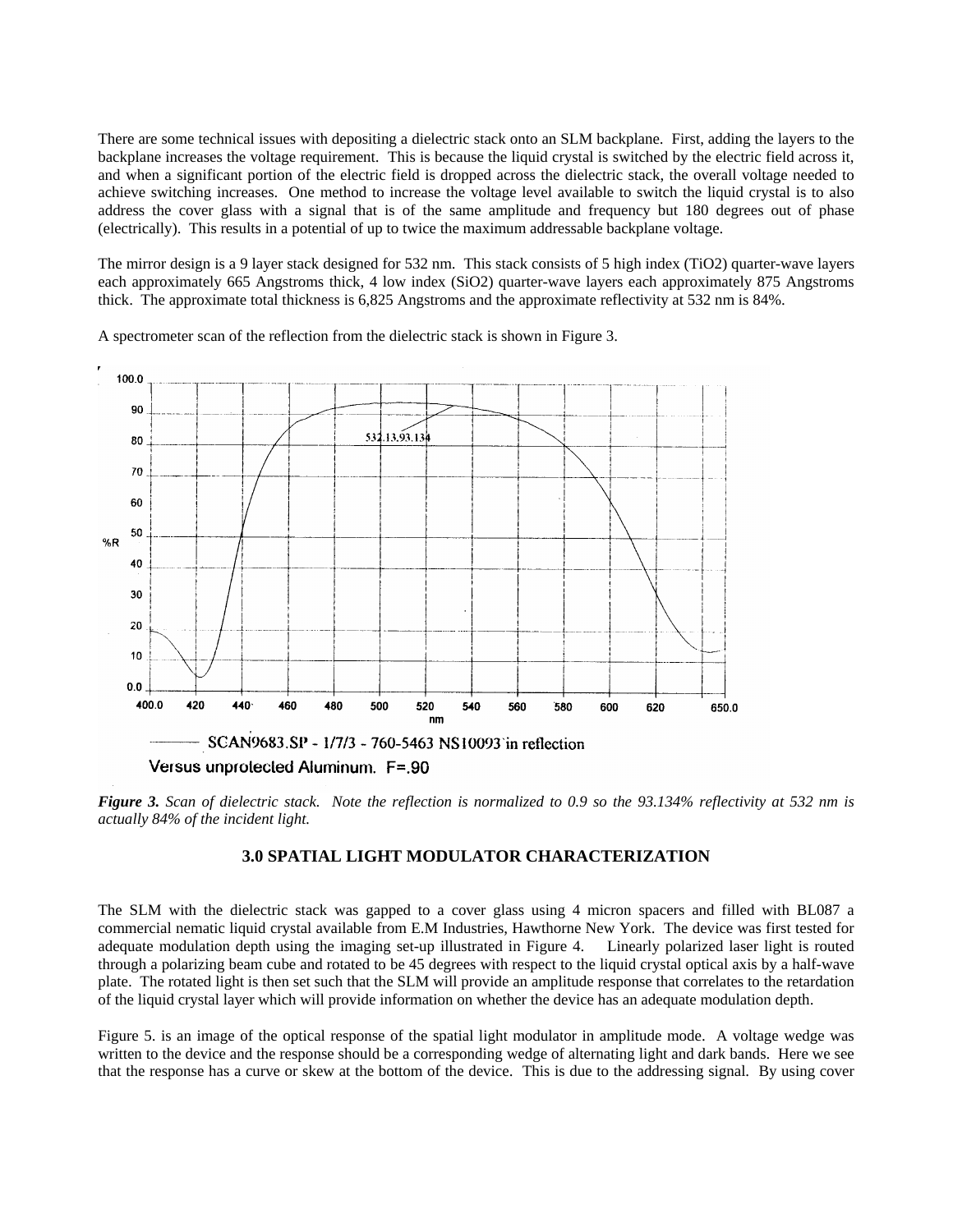glass flipping as discussed above, not all of the array is addressed before the next cycle is written. To improve this response, the cover glass was off-set in timing by one-half load cycle in relation to the signal that addressed the pixels. The improved response is shown in Figure 6. Upon examination of Figure 6, one sees a progression of stripes from light to dark to light then into dark again. One complete period represents a wave of modulation depth so this device has between 1 and 2 waves of modulation depth which is adequate for modulo  $2\pi$  phase-only modulation with some additional throw to allow for a choice of the best liquid crystal response range (i.e. the relative maximum phase shift needs to be 1 wave and having a device with more modulation depth allows you to choose the extremes of the modulation for optimal response).



*Figure 4. Test set-up for imaging the spatial light modulator.* 



*Figure 5. Optical amplitude response due to a wedge written to the SLM prior to shifting the cover glass signal.*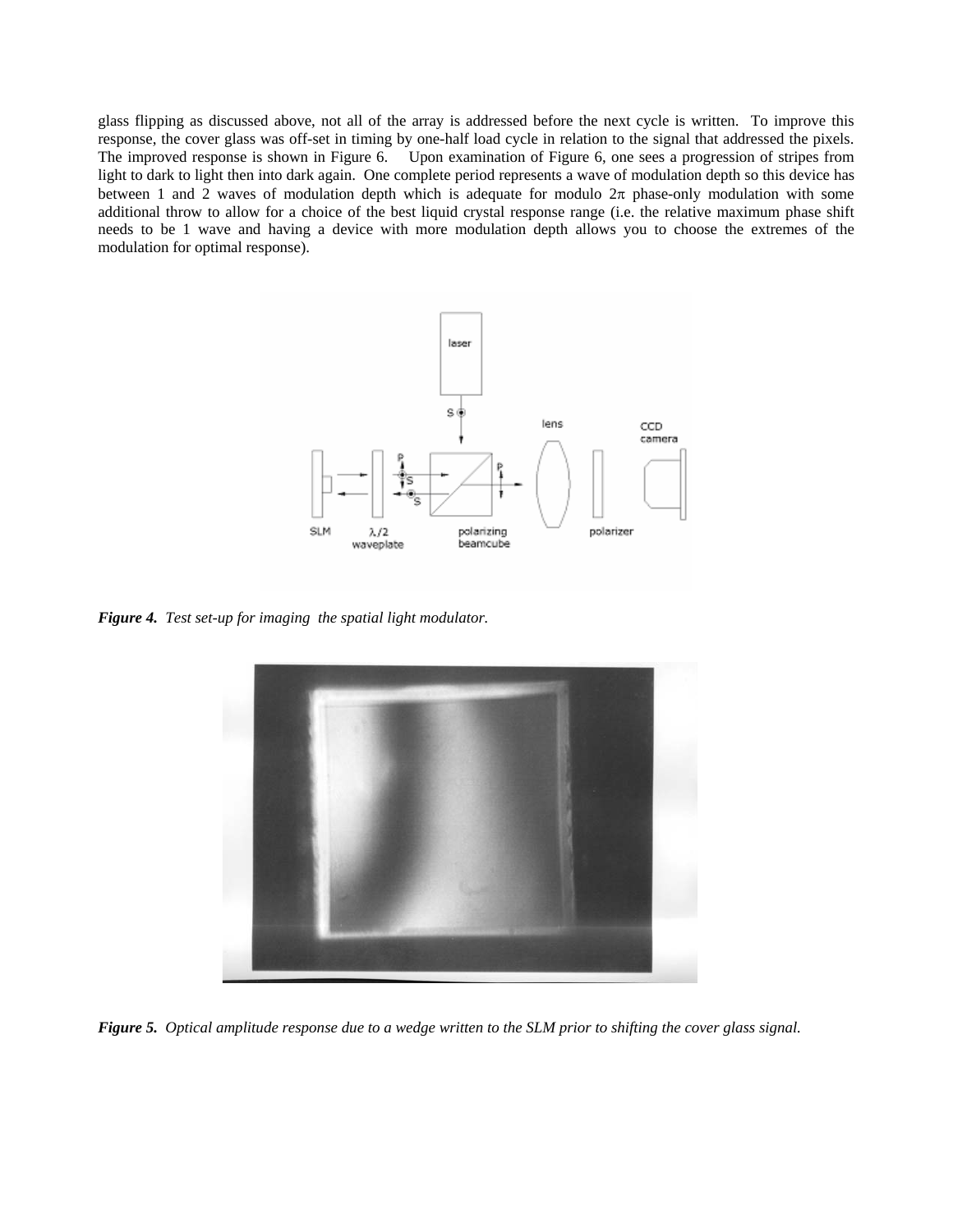

*Figure 6. Optical amplitude response due to a wedge written to the SLM after shifting the cover glass signal.*

To examine how the addition of a mirror to the backplane improved the diffraction efficiency, two SLMs (one without a mirror and one with a mirror on the backplane) were placed in the set-up shown in Figure 7. Here linearly polarized laser light is routed through a non-polarizing beam cube and oriented by the wave plate such that the polarization is coincident with the extraordinary optical axis of the liquid crystal. When the applied electric field switches the liquid crystal, this produces phase-only modulation due to a change in the optical path encountered by the incident light. Rather than imaging the SLM, here the camera is viewing the far-field diffraction pattern produced on the output screen.



*Figure 7. Schematic of optical set-up to examine multispot beam steering.* 

The diffraction pattern obtained when the non-mirrored SLM is addressed to produce a 9x9 array of spots is shown in Figure 8. The central spot is the zero-order return and the array of 81 spots in the upper right hand quadrant  $(+1, +1)$ diffraction order) is the desired steered multispot pattern. Figure 9 shows the diffraction pattern when the SLM with the dielectric mirror is addressed to produce the same pattern. The intensity of the desired 9x9 diffraction pattern of the mirrored SLM was measured using a power meter and determined to be 2.74 times greater than the intensity of the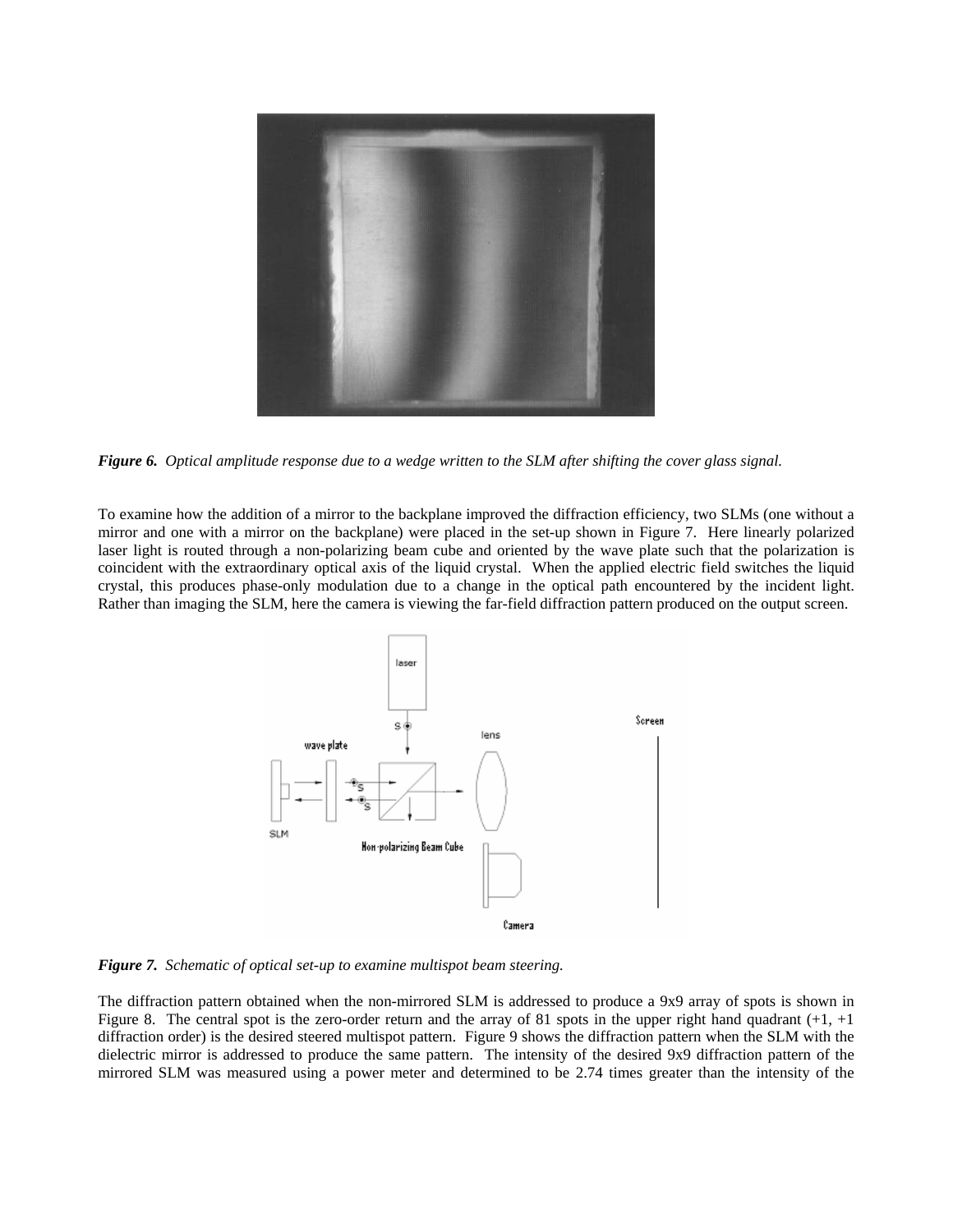pattern obtained using the device without a dielectric mirror. This is a significant improvement in the diffraction efficiency of the SLM. The principle difference is that the mirrored device scatters less light to higher orders.



*Figure 8. Diffraction pattern from a non-mirrored SLM addressed to produce a 9x9 array of spots in the +1, +1 order.* 



*Figure 9. Diffraction pattern from an SLM with a dielectric mirror on its backplane addressed to produce a 9x9 array of spots in the +1, +1 order.*